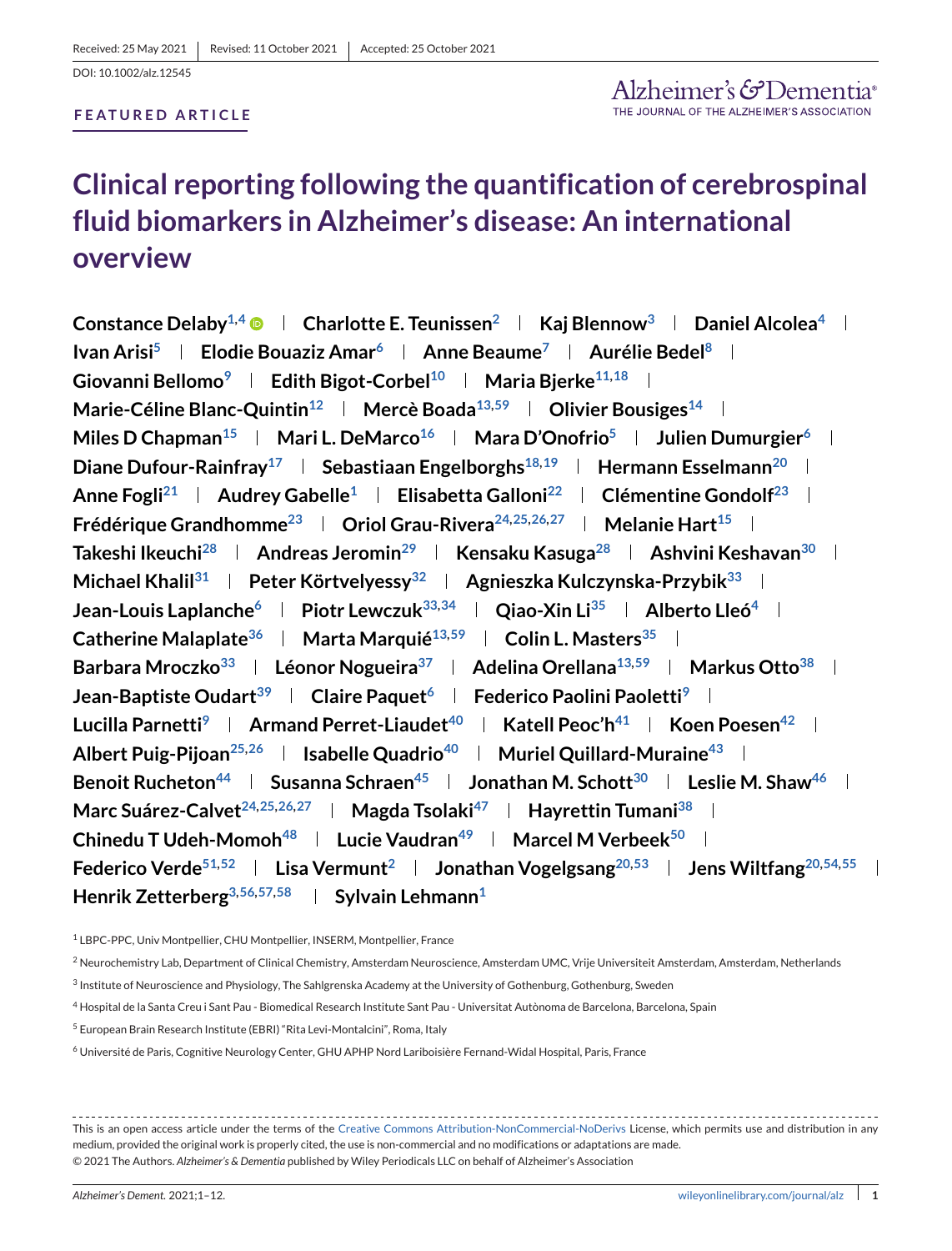## <span id="page-1-0"></span>Alzheimer's  $\mathcal{F}$ Dementia<sup>®</sup>

<sup>7</sup> CHU Poitiers, Poitiers, France

<sup>8</sup> CHU Bordeaux, Bordeaux, France

9 Lab of Clinical Neurochemistry, Section of Neurology, Dept. of Medicine and Surgery, University of Perugia, Perugia, Italy

<sup>10</sup> Laboratoire de Biochimie, Hôpital G & R Laënnec, CHU de Nantes, Nantes, France

<sup>11</sup> Vrije Universiteit Brussel, Center for Neurosciences and Department of Clinical Biology, Clinical Neurochemistry Laboratory, Universitair Ziekenhuis Brussel, Brussels, Belgium

<sup>12</sup> APHP Centre—Université de Paris, Cochin Hospital, Paris, France

<sup>13</sup> Research Center and Memory Clinic, Fundació ACE, Institut Català de Neurociències Aplicades and Universitat Internacional de Catalunya (UIC), Barcelona, Spain

<sup>14</sup> Laboratoire de Biochimie et Biologie Moléculaire, et CNRS, ICube Laboratory UMR 7357 and FMTS (Fédération de Médecine Translationnelle de Strasbourg), Team IMIS, Hôpitaux Universitaires de Strasbourg, Strasbourg, France

<sup>15</sup> Department of Neuroimmunology, National Hospital for Neurology and Neurosurgery, UCL Queen Square, London, UK

<sup>16</sup> Department of Pathology and Laboratory Medicine, St. Paul's Hospital, Providence Health Care, Vancouver, Canada & Department of Pathology & Laboratory Medicine, University of British Columbia, Vancouver, Canada

<sup>17</sup> CHU Tours, UMR 1253- iBrain, Tours, France

<sup>18</sup> Department of Biomedical Sciences, Institute Born-Bunge, University of Antwerp, Antwerp, Belgium

<sup>19</sup> Vrije Universiteit Brussel, Universitair Ziekenhuis Brussel, Center for Neurosciences and Department of Neurology, Brussels, Belgium

<sup>20</sup> Department of Psychiatry and Psychotherapy, University Medical Center Goettingen (UMG, Goettingen, Germany

<sup>21</sup> CHU Clermont-Ferrand, Clermont-Ferrand, France

<sup>22</sup> Dipartimento di Neuroscienze Divisione di Neurologia, Vicenza, Italy

<sup>23</sup> CHU Cote de Nacre Caen, Caen, France

<sup>24</sup> Barcelona*β*eta Brain Research Center (BBRC), Pasqual Maragall Foundation, Barcelona, Spain

<sup>25</sup> Servei de Neurologia, Hospital del Mar, Unitat de deteriorament cognitiu i transtorns del moviment, Barcelona, Spain

<sup>26</sup> IMIM (Hospital del Mar Medical Research Institute), Barcelona, Spain

<sup>27</sup> Centro de Investigación Biomédica en Red de Fragilidad y Envejecimiento Saludable (CIBERFES), Madrid, Spain

<sup>28</sup> Dept. of Molecular Genetics, Center for Bioresources, Brain Research Institute, Niigata University, Niigata, Japan

<sup>29</sup> Cohen Veterans Bioscience, Cambridge, Massachusetts, USA

<sup>30</sup> Dementia Research Centre, UCL Queen Square Institute of Neurology, London, UK

<sup>31</sup> Medical University of Graz, Graz, Austria

32 Freie Universität Berlin and Humboldt-Universität zu Berlin, Department of Neurology, German Center for Neurodegenerative Diseases, Magdeburg, Germany and Charité-Universitäts medizin Berlin, Berlin, Germany

33 Department of Neurodegeneration Diagnostics, Medical University of Bialystok, Bialystok, Poland

<sup>34</sup> Lab for Clinical Neurochemistry and Neurochemical Dementia Diagnostics, Universitätsklinikum Erlangen and Friedrich-Alexander Universität Erlangen-Nürnberg, Erlangen, Germany

<sup>35</sup> Florey Institute and The University of Melbourne, Melbourne, Victoria, Australia

<sup>36</sup> CHRU de Nancy, Laboratoire de Biochimie, Biologie Moléculaire et Nutrition/ Université de Lorraine, Nancy, France

37 Laboratoire de Biologie Cellulaire et Cytologie, CHU PURPAN, Toulouse, France

38 Department of Neurology and CSF Laboratory, University of Ulm, Ulm, Germany

39 CNRS UMR 7369, CHU Reims, Université de Reims Champagne-Ardenne, Reims, France

<sup>40</sup> Lyon Neuroscience Research Center BIORAN Team - CNRS UMR 5292, INSERM U1028, Lyon University Hospital, Lyon, France

<sup>41</sup> Université de Paris GHU APHP Nord Beaujon Hospital, Paris, France

<sup>42</sup> Laboratory for Molecular Neurobiomarker Research (LaMoN), Department of Neurosciences, KU Leuven, Leuven Brain Institute, Leuven, Belgium

<sup>43</sup> UNIROUEN, Rouen University Hospital, Department of Clinical biology, Biochemistry laboratory, Normandie Univ, Rouen, France

<sup>44</sup> DMU BioGeM, AP-HP Sorbonne University, Paris, France

<sup>45</sup> Inserm, CHU Lille, U1172-LilNCog, LICEND, LabEx DISTALZ, Université de Lille, Lille, France

46 Department of Pathology and Laboratory Medicine Hospital, University of Pennsylvania, Pennsylvania, USA

<sup>47</sup> 1st Department of Neurology, School of Medicine, Faculty of Health of Sciences, Aristotle University of Thessaloniki, Thessaloniki, Greece

<sup>48</sup> Imperial College London, London, UK

<sup>49</sup> CHU Lille, Univ. Lille, Lille, France

<sup>50</sup> Donders Institute for Brain, Cognition and Behaviour, Radboud Alzheimer Centre, Departments of Neurology and Laboratory Medicine, Radboud University Medical Center, Nijmegen, The Netherlands

<sup>51</sup> Department of Neurology - Stroke Unit and Laboratory of Neuroscience, IRCCS Istituto Auxologico Italiano, Milan, Italy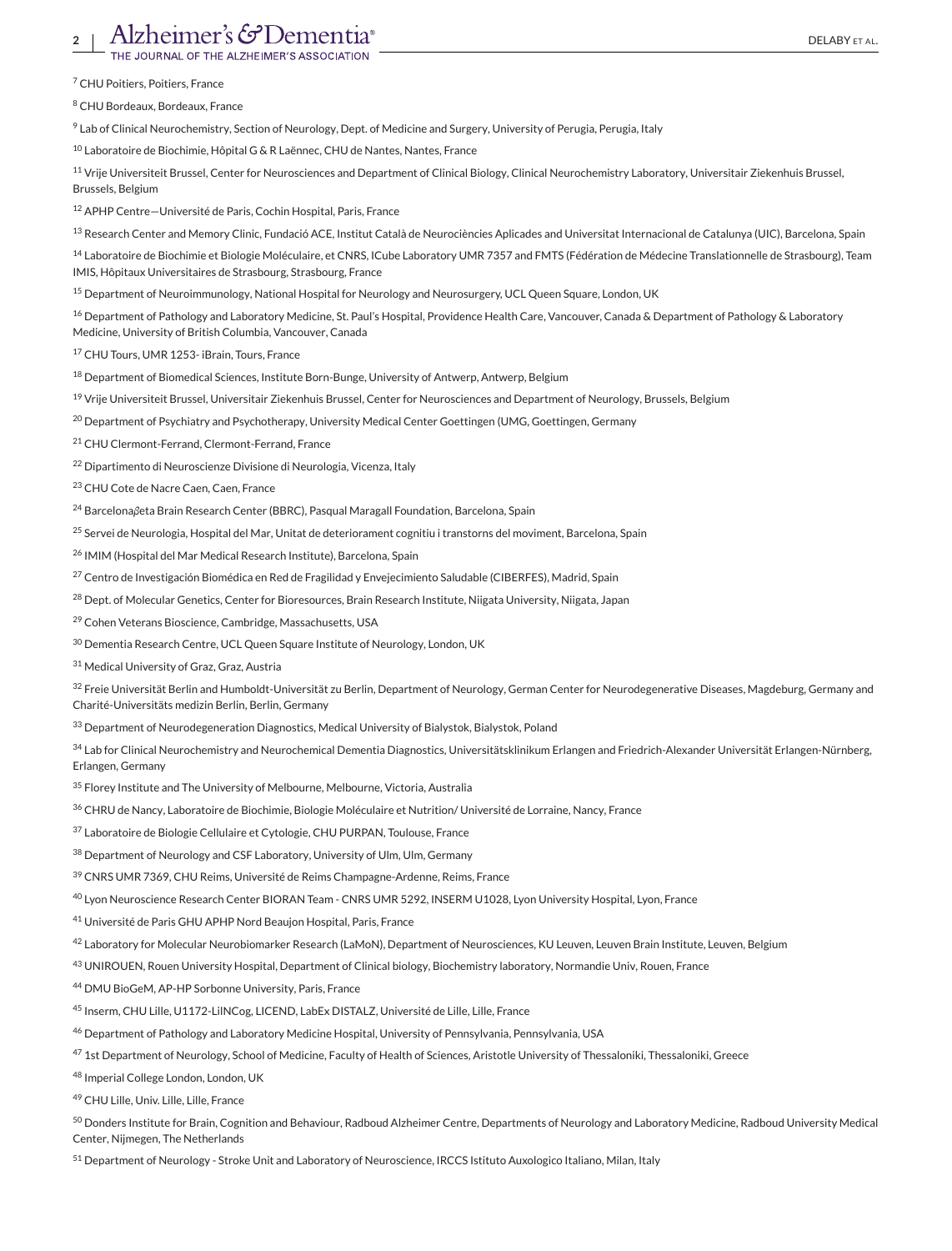- <span id="page-2-0"></span><sup>52</sup> Department of Pathophysiology and Transplantation, "Dino Ferrari" Center, Università degli Studi di Milano, Milan, Italy
- <sup>53</sup> McLean Hospital, Translational Neuroscience Laboratory, Harvard Medical School, Belmont, Massachusetts, USA
- 54 German Center for Neurodegenerative Diseases (DZNE), Goettingen, Germany
- <sup>55</sup> Neurosciences and Signaling Group, Institute of Biomedicine (iBiMED), Department of Medical Sciences, University of Aveiro, Aveiro, Portugal
- <sup>56</sup> Clinical Neurochemistry Laboratory, Sahlgrenska University Hospital, Mölndal, Sweden
- <sup>57</sup> UK Dementia Research Institute at UCL, London, UK
- <sup>58</sup> Department of Neurodegenerative Disease, UCL Institute of Neurology, London, UK
- 59 Centro de Investigación Biomédica en Red de Enfermedades Neurodegenerativas (CIBERNED), Instituto de Salud Carlos III, Madrid, Spain

#### **Correspondence**

Sylvain Lehmann, Laboratoire de Biochimie Protéomique Clinique, CHU Montpelier, Hôpital St Eloi, IRMB 80 av A Fiche, 34295 Montpellier, France. Email: [s-lehmann@chu-montpellier.fr](mailto:s-lehmann@chu-montpellier.fr)

#### **Abstract**

**Introduction:** The current practice of quantifying cerebrospinal fluid (CSF) biomarkers as an aid in the diagnosis of Alzheimer's disease (AD) varies from center to center. For a same biochemical profile, interpretation and reporting of results may differ, which can lead to misunderstandings and raises questions about the commutability of tests.

**Methods:** We obtained a description of (pre-)analytical protocols and sample reports from 40 centers worldwide. A consensus approach allowed us to propose harmonized comments corresponding to the different CSF biomarker profiles observed in patients. **Results:** The (pre-)analytical procedures were similar between centers. There was considerable heterogeneity in cutoff definitions and report comments. We therefore identified and selected by consensus the most accurate and informative comments regarding the interpretation of CSF biomarkers in the context of AD diagnosis.

**Discussion:** This is the first time that harmonized reports are proposed across worldwide specialized laboratories involved in the biochemical diagnosis of AD.

#### **KEYWORDS**

Alzheimer's disease, cerebrospinal fluid biomarkers, clinical report, consensus approach, harmonization

## **1 INTRODUCTION**

Alzheimer's disease (AD) has gradually become one of the major global public health issues due to its prevalence, which increases with age and life expectancy, and the economic cost of caring for patients whose cog-nitive decline progressively leads to loss of functional autonomy.<sup>[1](#page-10-0)</sup>

The diagnosis of AD is based on a multidisciplinary approach, involving, among other things, evaluation of the medical history together with clinical symptoms and signs, neuropsychological tests, and neuroimaging. The quantification of cerebrospinal fluid (CSF) core biomarkers (amyloid beta peptides [A*β*1-40 and A*β*1-42], total tau [t-tau] and its phosphorylated form on threonine 181 [p-tau(181)]) has progres-sively proven useful for the diagnosis of AD and its prodromal forms.<sup>[1](#page-10-0)</sup> CSF biomarkers are now included in international guidelines for the diagnosis of AD in research settings and clinical practice<sup>[2,3](#page-10-0)</sup> and the Alzheimer's Association appropriate use criteria for the use of lumbar puncture and CSF testing in the diagnosis of AD have been published.<sup>[4](#page-10-0)</sup> Such biochemical diagnostics are currently implemented in many specialized centers around the world. Different methods of analysis have

been developed over the last decade and each laboratory has implemented the one best suited to its own practice. Related to this diversity there are also variations in pre-analytical and analytical conditions (such as sample tubes, storage, dilution of the biological sample, definition of cut-off values) between centers. The subsequent interpretation of the analytical results may depend on the calculation of ratios (such as t-tau/Aβ<sub>1-42</sub> or Aβ<sub>1-42</sub>/Aβ<sub>1-40</sub><sup>5-7</sup>), the use of scales (PLM,<sup>8</sup> Erlangen<sup>9</sup> scores), or on additional experiments (eg, dilution if t-tau is above the limit for detection<sup>10</sup>). Some laboratories mentioned the use of the  $A/T/N<sup>11</sup>$  classification, which is, however, based on data additional to CSF biomarkers, and is used more in the research setting than in the clinic. Depending on the laboratory, the type of report sent back to physicians (prescribing or referring physicians, and general practitioners) varies greatly, which may raise questions about the commutability of the tests and cause misunderstanding. It is therefore very important to harmonize comments on the reporting of results, so that the conclusions are similar regardless of where the analysis is performed.

Our work provides an overview of the procedures used in 40 centers worldwide performing CSF analysis to support AD diagnosis. For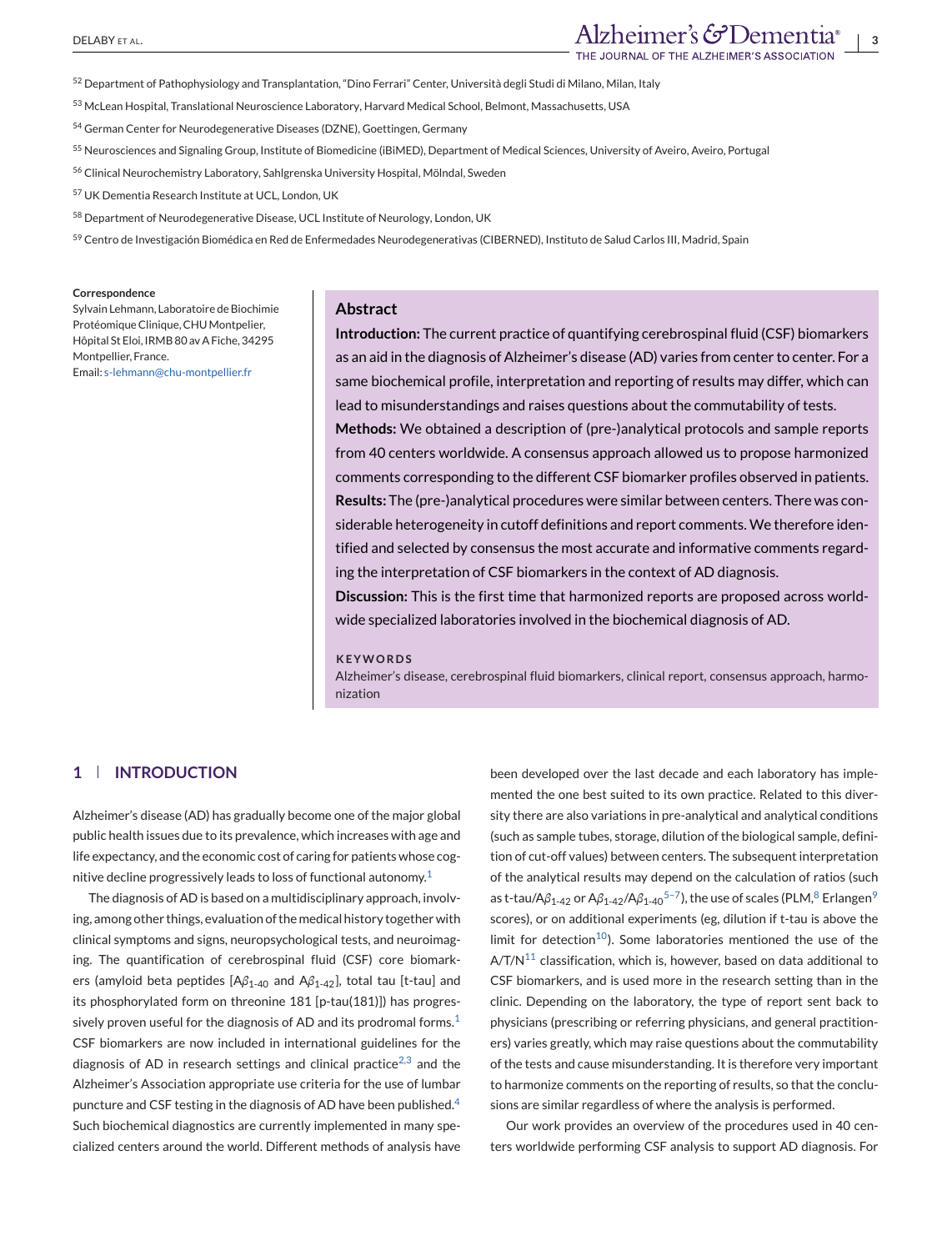each clinical laboratory participating in this work, we report the preanalytical (eg, type of sample tubes, storage conditions, potential noncompliance with pre-specified local protocols) and analytical (quantified biomarkers, methods) conditions. We also detail each partner's post-analytical procedures, such as cutoff values, and use of ratios or scales for the interpretation of the results. Then, we list the clinical reports (for each biochemical profile) sent to the physicians responsible for the prescriptions. On the basis of the most frequently used reports and in-depth exchange and discussion between the participants, we propose harmonized reports adapted to each biochemical CSF profile.

This work is an essential step towards a consensual harmonization of clinical reporting after CSF analysis in the context of AD diagnosis, as advocated by the Biofluid Based Biomarkers Professional Interest Area (BBB-PIA) working group of the Alzheimer's Association. This harmonization is of great importance given the prevalence of AD and the increasing number of laboratories performing these diagnostic assays worldwide.

## **2 METHODS**

## **2.1 Partners involved**

Centers and laboratories specialized in AD diagnosis were contacted through the French Society of Clinical Biology (SFBC, [https://](https://www.sfbc-asso.fr/) [www.sfbc-asso.fr/\)](https://www.sfbc-asso.fr/), the International Society to Advance Alzheimer's Research and Treatment (ISTAART) BBB-PIA, or the Society for Neurochemistry and Clinical CSF analysis [\(http://www.neurochem.info/\)](http://www.neurochem.info/). A total of 40 centers (17 French and 23 from 15 different countries, see authors' affiliations and Supplementary Figure S1 in the Supporting Information) provided different levels of information regarding their practice. For the interpretation of the surveys, each laboratory was anonymized. No personal or clinical patient data were used for this project, which therefore did not require ethical clearance. Data were collected between June and December 2020.

## **2.2 Inquiries**

Clinical laboratories performing CSF testing were asked to provide information on the pre-analytical and analytical protocols in their clinical practice (eg, type of tubes used, centrifugation or storage protocol, type of kit) and their criteria for non-conformity with local protocols. Post-analytical information was also requested, such as the cutoff values of the analytes, and the use of ratios or scales. All potential combinations of amyloid *β*, t-tau and p-tau(181) were then regrouped in eight different profiles labeled as follows: (1) "all normal," in which amyloid (A*β*1-42 or ratio A*β*1-42/A*β*1-40), t-tau, and p-tau(181) are within reference range values; (2) "all pathological," in which all biomarkers show pathological values; (3) "amyloid," in which only amyloid values are pathological; (4) "t-tau," in which only t-tau values are pathological; (5) "amyloid & t-tau," in which amyloid and t-tau values are patholog-

#### **HIGHLIGHTS**

- ∙ Diversity of global practices in cerebrospinal fluid biomarker quantification
- ∙ Definition of a common terminology for biochemical biomarkers' reporting
- ∙ Harmonization of clinical reporting for Alzheimer's disease diagnosis

#### **RESEARCH IN CONTEXT**

- 1. **Systematic review**: The quantification of cerebrospinal fluid (CSF) biomarkers (beta-amyloid peptides, total tau, and hosphor-tau proteins) is gradually being implemented in specialized clinical laboratories as an aid in the diagnosis of Alzheimer's disease (AD). However, for the same biochemical profile, the interpretation and reporting of results may differ from one center to another, which can lead to misunderstandings and raises questions about the commutability of tests.
- 2. **Interpretation**: Consensus approach to provide the most accurate and informative comments regarding the interpretation of CSF biomarkers will benefit AD care, prevention, and treatment strategies.
- 3. **Future direction**: This work is an essential first step towards harmonization of the clinical reporting of CSF biomarkers panel for the diagnosis of AD. We also consider this work useful to new CSF biomarkers and from the perspective of defining reporting comments for emerging blood biomarkers of AD.

ical; (6) "amyloid & p-tau(181)," in which amyloid and p-tau(181) values are pathological; (7) "t-tau & p-tau(181)," in which values for both tau biomarkers are pathological; and (8) "p-tau(181)," in which only ptau(181) values are pathological. These profiles were also associated with their corresponding values of the scales and ratios (see Supplementary Table S3). We asked the participants to provide the different reporting texts they used according to the most common biochemical profiles they encountered.

#### **2.3 Data processing and decision making**

Clinical comments were compiled into a single table and returned to participants for selection. The percentage of similar reports and an initial vote to identify the two most relevant comments resulted in a short list of comments for each biochemical profile. This list was then commented on electronically and a series of video conferences was held to reach a consensus on the proposed comments for different profiles.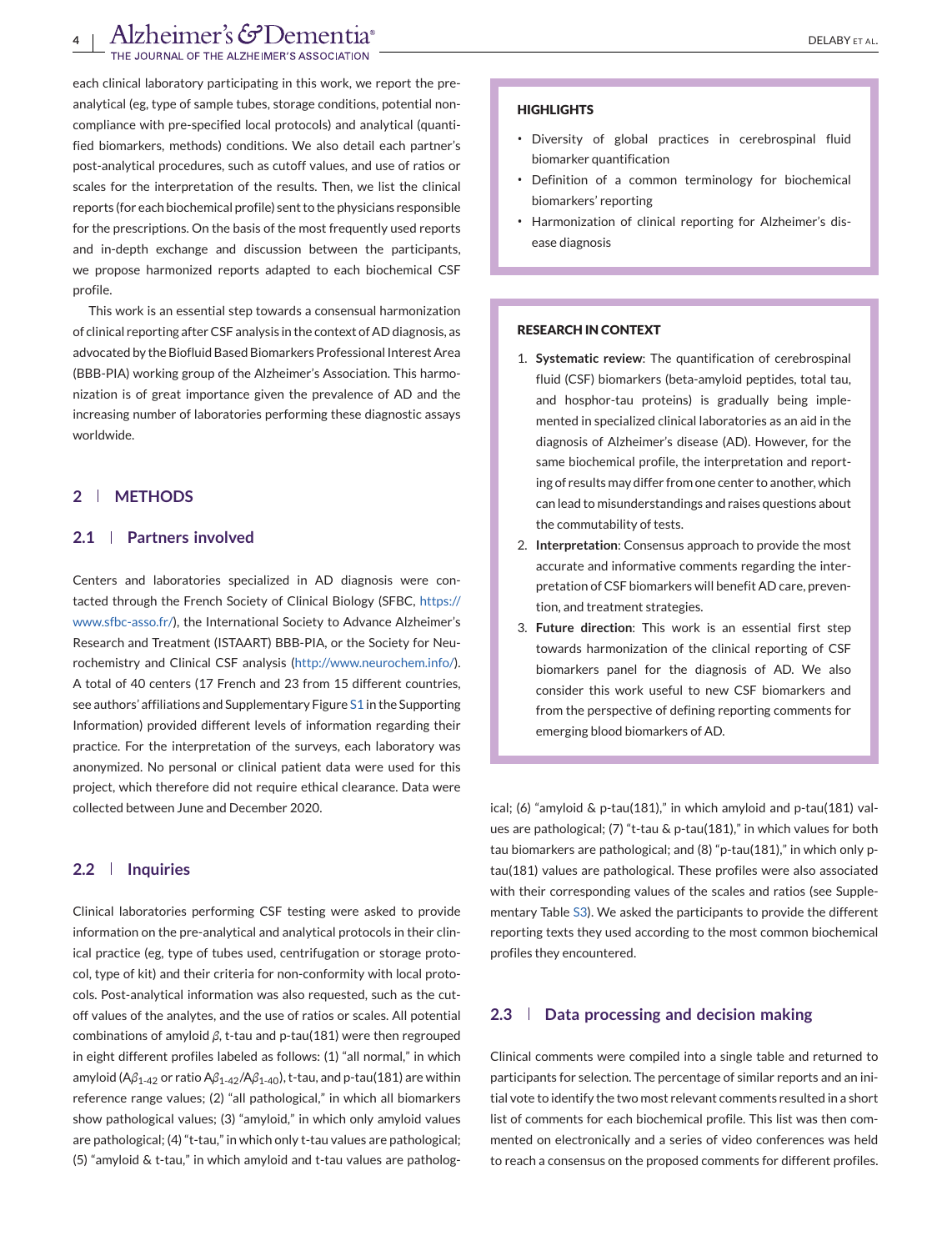**TABLE 1** Pre-analytical and analytical features used by the different centers (in %) for the measurement of AD biomarkers in CSF

|                                                   | Participant<br>centers<br>(in %) |
|---------------------------------------------------|----------------------------------|
| Use of similar collection tube                    | 94.0                             |
| Measurement on frozen sample                      | 97.0                             |
| Automated immunoassay analyzer                    | 88.2                             |
| Cutoff based solely on manufacturer's information | 16.6                             |
| Dilution of t-tau if above limits                 | 59.4                             |
| Systematic measurement of $Ab1-40$                | 58.1                             |
| Use of the $Ab_{1-42}/Ab_{1-40}$ ratio            | 82.3                             |
| Use of other ratios than $Ab_{1-42}/Ab_{1-40}$    | 57.6                             |
| Use of scales                                     | 38.2                             |
| Turnover $\lt$ = 1 week                           | 34.5                             |

The various comments were then translated into the different national languages of the participants. The laboratory of Prof. Sylvain Lehmann (France) in Montpellier was in charge of piloting the study and preparing, collecting, and analyzing all the survey responses.

## **2.4 Role of the funding/sponsoring source**

This research did not receive any specific grant from funding agencies in the public, commercial, or not-for-profit sectors. The study supporters had no role in the design and conduct of the study; collection, management, analysis, and interpretation of the data; preparation, review, or approval of the manuscript; or decision to submit the manuscript for publication.

## **3 RESULTS**

## **3.1 Pre-analytical and analytical conditions overview**

Table 1 summarizes the current practice across participating centers and Supplementary Table S1 provides detailed data on the analytical and pre-analytical procedures of each participating laboratory. The majority of centers (94%) used very similar polypropylene (PP) tubes for sample collection, and storage conditions at –20◦C for short term and −80°C for long term. This is in line with standard operating procedures (SOPs) and the various experimental works in the field.<sup>12-15</sup> The use of collection tubes different from those recommended by each laboratory was identified as a non-conformity by 97% of centers. For secondary tubes that have a lower impact on pre-analytical variability,  $13$ we observed a greater diversity of origin, but these were PP microtubes from 0.5 to 2 mL in most cases.

For the analytical part, Fujirebio immunoassays (Lumipulse) were used in 76.5% of the centers for the quantification of the four analytes (A*β*1-42, A*β*1-40, t-tau, and p-tau[181]). Other laboratories measured the four analytes using Roche (Elecsys), Euroimmun (ELISA), Fujirebio (ELISA), IBL (ELISA), or MSD (V-Plex), either alone or in combination. One center used a liquid chromatography mass spectrometry (LC-MS) approach for Aβ<sub>1-42</sub>. Overall, 88.2% used automated immunoassay analyzers. We observed an important heterogeneity of the cutoffs selected for the different analytes, not only for Aβ<sub>1-42</sub>, but also for t-tau and p-tau(181).

The selection of cutoffs by the centers was based on information given solely by manufacturers in 16.6% of cases, on literature (4.2%), on other laboratories/colleagues (12.5%), on internal data (45.8%), or on a combination of these approaches (25%). Cutoffs for A*β*1-40 have generally not been defined, as this analyte is mainly used to calculate the Aβ<sub>1-42</sub>/Aβ<sub>1-40</sub> ratio, which has its own cutoff. Aβ<sub>1-40</sub> was systematically quantified in 58.1% of laboratories or added in case of discordance (ie, when Aβ<sub>1-42</sub> was normal but tau biomarkers were abnormal, or vice versa) in 22.6% of laboratories (Table 1 and Supplementary Table S1). Seventeen percent of the laboratories mentioned the use of a "grey zone," which corresponds to profiles where the values, often close to the cutoffs, correspond to a situation that remains undetermined.

Dilution of samples, when the upper limit of detection was exceeded, was only performed for t-tau and only in 59.4% of the laboratories. The A*β*1-42/p-tau(181) and t-tau/p-tau(181) ratios were computed in 39.4% and 30.3% of the laboratories, respectively. The validated  $PLM<sup>8</sup>$  $PLM<sup>8</sup>$  $PLM<sup>8</sup>$  and Erlangen $<sup>9</sup>$  scales combining biomarkers are used by only 17.6% of the</sup> participating laboratories, a low percentage that is certainly an underestimate depending on the country, the Erlangen score being widely used in Germany for example. CSF biomarkers were also used by seven centers to establish the ATN $^{11}$  $^{11}$  $^{11}$  research classification that also includes imaging information.

## **3.2 Clinical reports according to CSF biomarker profiles**

Supplementary Table S3 (row 6) shows the mean and minimum/maximum frequency of the eight biochemical profiles, observed in consecutive series of samples (55 to 3000 samples) in 15 of the participating laboratories. Supplementary Table S2 lists the comments initially provided by participants for the biochemical profiles: the most frequent ones ("all normal," "all pathological," "amyloid," "t-tau") and the less frequent ("amyloid & t-tau or amyloid & p-tau[181]," "t-tau & p-tau[181]" and "p-tau[181]"). We observed very similar comments provided for "all normal," "all pathological," and "amyloid" profiles in 30%, 26%, and 36.6% of the centers, respectively. The comments for the other profiles showed more heterogeneity. In a second step, each laboratory was asked to select, from among all the reports previously listed, the two that best reflected their own current clinical practice. They were also given the opportunity to add additional comments based on available clinical information.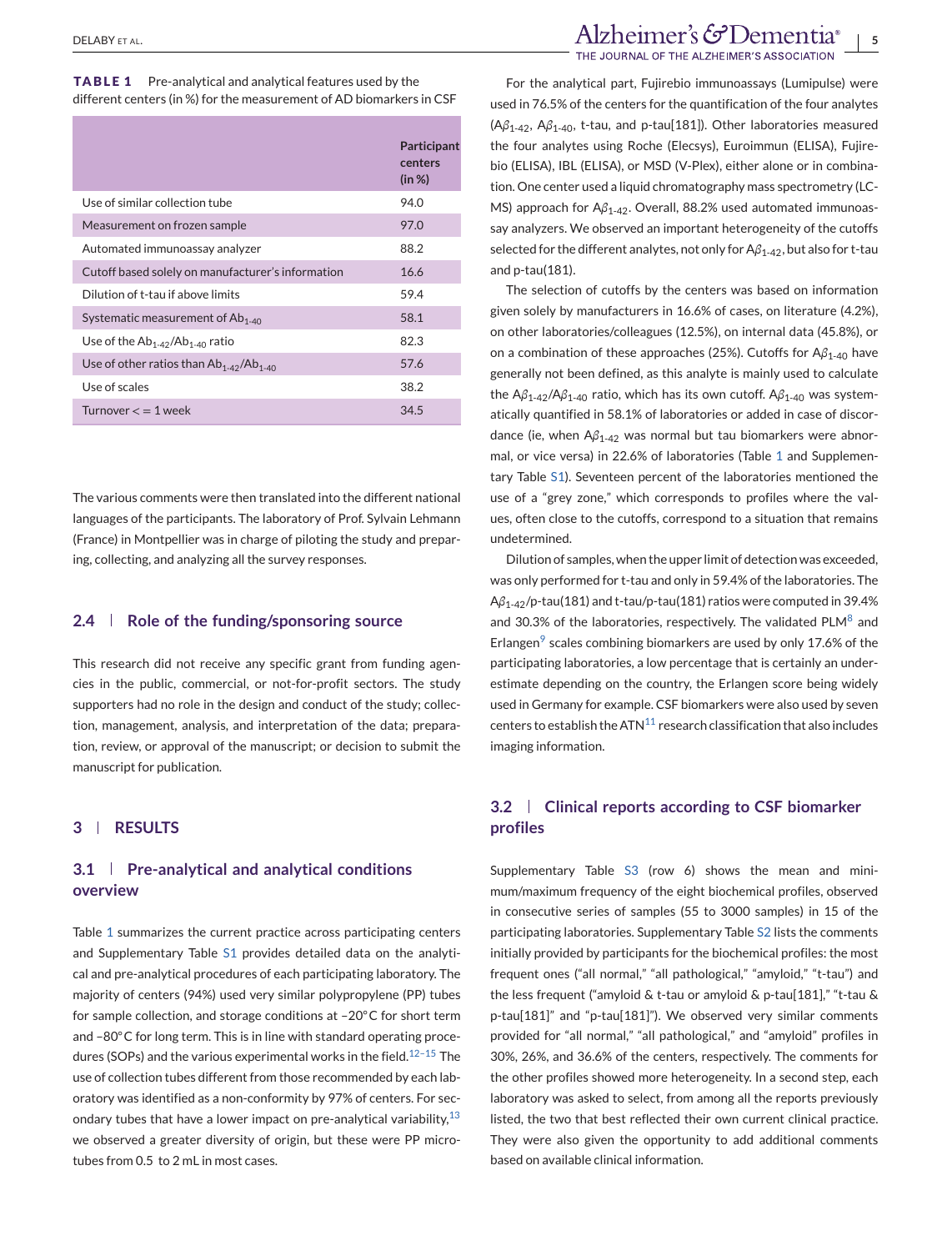<span id="page-5-0"></span>**TABLE 2** Summary of consensus comments for interpretation of biochemical profiles of AD biomarkers in CSF

|  | amyloid t-tau |                | p- | tau(181) Consensus comments                                                                                                                                                                                                                                                                                   |
|--|---------------|----------------|----|---------------------------------------------------------------------------------------------------------------------------------------------------------------------------------------------------------------------------------------------------------------------------------------------------------------|
|  | N             | N              | N  | Biochemical profile not consistent with<br>Alzheimer's disease.                                                                                                                                                                                                                                               |
|  | P             | P              | P  | Biochemical profile consistent with<br>Alzheimer's disease.                                                                                                                                                                                                                                                   |
|  | P             | N              | N  | Biochemical profile consistent with an<br>amyloidopathy.                                                                                                                                                                                                                                                      |
|  | N             | P              | N  | Biochemical profile not consistent with<br>Alzheimer's disease; may be consistent<br>with other neurodegenerative disease<br>and/or neuronal damage. (If t-tau is<br>close to/above upper limit of detection<br>with a high t-tau/p-tau[181] ratio, the<br>profile may indicate Creutzfeldt-Jakob<br>disease) |
|  | P             | P              | N  | Atypical biochemical profile; may be<br>consistent with Alzheimer's disease.                                                                                                                                                                                                                                  |
|  | P             | N              | P  | Atypical biochemical profile; consistent<br>with Alzheimer's disease.                                                                                                                                                                                                                                         |
|  | N             | P              | P  | Atypical biochemical profile; not<br>consistent with Alzheimer's disease.                                                                                                                                                                                                                                     |
|  | N             | $\overline{N}$ | P  | Atypical biochemical profile; not<br>consistent with Alzheimer's disease.                                                                                                                                                                                                                                     |

Note to be added to all comments: This biochemical profile must be interpreted in its clinical context and in conjunction with a physician. Abbreviations: N, normal; P, pathological; p-tau(181), tau phosphorylated at threonine 181.; t-tau, total tau.

On the basis of these proposals, and after several rounds of exchanges (electronically and by videoconference) with all the partners, we generated harmonized comments for each profile, associated in some cases with additional information (Table 2 and Supplementary Table S3). We also translated these comments into 11 languages corresponding to the different countries of the participating laboratories (Supplementary Table S4). It should be noted that our survey found that less than 5% of centers use plots/graphs in addition to numerical values. In our group discussion, the consensus was not to use additional plots/graphs that might interfere or make the commentary be returned with the numeric values less clear.

## **4 DISCUSSION**

In this work, we collected information from 40 centers located in 15 different countries (Supplementary Figure S1) that measure CSF amyloid and tau biomarkers in the clinical setting. Moving from the measurement of biomarkers for clinical research, which is mainly performed on retrospective cohorts, to routine clinical measurement is a real challenge.<sup>[4](#page-10-0)</sup> Even with established  $SOPs<sup>12</sup>$  $SOPs<sup>12</sup>$  $SOPs<sup>12</sup>$  and international guidelines for the handling of  $CSF$ ,  $15$  pre-analytical and analytical deviations may be present in real world settings, affecting the result, and some-

times going unreported. To provide high-quality results, it is important to ensure that tests achieve sufficient levels of performance to make a meaningful contribution to diagnosis and ultimately to patient care. Finally, a critical step in the medical use of CSF testing is how the results are communicated to clinicians and, when appropriate, to patients themselves. The harmonization of reporting is in this regard essential to avoid misunderstandings while comparing results between centers and to provide accurate, informative, and harmonized information that will have an impact on prevention, care and treatment strategies.<sup>[1,16](#page-10-0)</sup>

We have focused our work only on CSF biomarkers currently used in clinical practice, which are part of official guidelines<sup>[2,3](#page-10-0)</sup> and measured using IVD (In Vitro Diagnostics) assays. The main context of use (COU) of these tests is the diagnosis of AD. It is particularly important to keep this COU in mind because it influences the choice of pathological cutoffs (which may vary depending on the clinical question). This also explains why comments in our proposed consensus clinical reports focus on the diagnosis of AD rather than dementia or neurodegenerative diseases in general.

The methodology to be used in the development of clinical practice guidelines is well established. $17$  The first phase generally involves conducting a systematic review and synthesis of the literature. Different works focus on the interpretation of biochemical profiles,  $8,9,15$  but we could not find previous publications dealing with the clinical reporting of CSF results for AD diagnosis. This observation is not surprising since these tests have only recently been widely used in clinical routine. Therefore, we employed a "consensus" methodological approach directly based on the agreement among experts through iterative ratings with feedback.

Our review of the pre-analytical protocols of the different centers firstly shows that study over the last ten years of the confounding fac-tors related to this phase<sup>[12](#page-10-0)</sup> and the definition and harmonization of SOP[s14,15](#page-10-0) for CSF AD biomarkers have been successfully implemented. Indeed, most of the centers use very similar PP tubes (only differing in their size and shape), which have previously shown low adsorption with amyloid  $\beta$  peptides.<sup>[18](#page-10-0)</sup> However, the volume of stored samples differs among centers, and this may still affect amyloid *β* quantification. Preanalytical procedures, including centrifugation, secondary aliquots in microtubes and freezing at –20◦C for a few days or at –80◦C were also very similar, with the exception of the secondary tubes. Rather than using fresh samples, use of frozen secondary samples may represent a more easy-to-use protocol, $19$  which probably adapts to current numbers of tests requested.

Regarding the analytical part, in addition to the three core biomarkers Aβ<sub>1-42</sub>, t-tau and p-tau(181), we observed that more than 83% of the laboratories also measure A*β*1-40 and thereafter compute the A*β*1-42/A*β*1-40 ratio. The rationale is likely related to the fact that the ratio improves diagnostic performance<sup>[6,20](#page-10-0)</sup> and reduces biases linked to collection tube, volume of sample, and storage. In terms of detection method, it is also unsurprising that more than 88% of the laboratories are using automated chemiluminescence immunoassays that have a reduced analytical variability $2^{1,22}$  and offer a more flexible test throughput. Despite this, one striking finding was the wide dispersion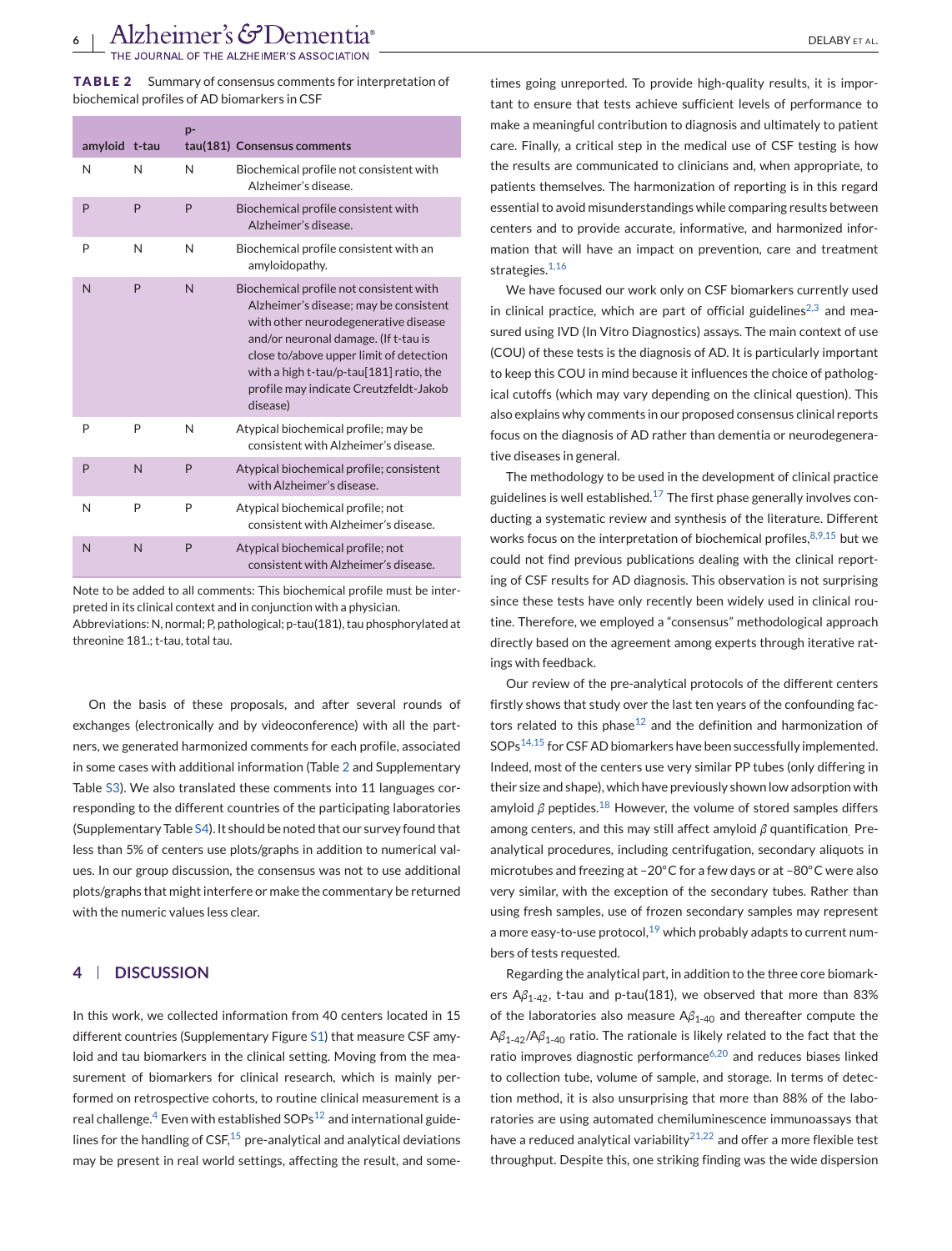of the cutoff values used by the different laboratories, even for A*β*1-42, which will benefit from a metrological harmonization as a result of the development of both mass spectrometry reference methods and certified reference materials. $^{23}$  $^{23}$  $^{23}$  This diversity is linked on the one hand to the different assays/protocols used, but also to the fact that most centers adapt the values proposed by the test providers using results from their own cohort (16.6% vs 45.8%, Supplementary Table S1). In addition, there is a highly variable distribution of the percentages of CSF profiles between centers (Supplementary Table S3). This is consistent with the prevalence of AD, which varies widely between centers, from a low of 25% to a high of 53%. This indirectly leads to different optimal threshold definitions; therefore, the positive and negative predictive values of the tests also vary considerably.

Regarding the interpretation and reporting of the CSF biomarker results, the inquiries from the different centers (Supplementary Table S2) showed first of all that the different comments involve "Alzheimer's disease," which is in line with the COU of the CSF biomarkers. We also note the term "biochemical profile." It should be kept in mind that if CSF biomarkers do mainly reflect the amyloid and tau pathologies of AD, they may show pathologic change without clinical symptoms and this may occur sometimes more than a decade before clinical manifestation of  $AD<sup>1</sup>$  $AD<sup>1</sup>$  $AD<sup>1</sup>$  Nevertheless, in accordance with the National Institute on Aging and Alzheimer's Association Research Framework, AD can be defined as a biological construct,  $24$  which led us in the comments to refer to AD per se, rather than with its pathological changes.

There are several points to consider in the derivation of the consensus comments from the initial reporting of the biomarker profiles. First, when all biomarkers are pathological, most initial comments from the centers indicated that the profile is "suggestive" or "consistent" with AD, showing some caution in asserting the diagnosis. The performance of CSF biomarkers for AD is very good, $1$  but there may still be room for improvement using other p-tau biomarkers such as p-tau( $217$ )<sup>[25](#page-10-0)</sup> or ptau(231).<sup>26</sup> In addition, the physician's diagnosis of AD remains multidisciplinary, combining clinical history, symptomatology, neuropsychological testing, imaging, and biology, $1$  and accordingly CSF biomarkers alone are not diagnostic of the disease. The consensus comment in this pathological situation was therefore "Biochemical profile consistent with Alzheimer's disease," and we have chosen to mention in all cases that "This biochemical profile must be interpreted in its clinical context and in conjunction with a physician" (Table [2\)](#page-5-0).

Second, when all biomarkers are normal, one may clearly indicate that the profile is "not consistent" with AD. This makes sense because AD is intrinsically associated with amyloid and tau pathology and retrospective studies show that normal CSF profiles virtually rule out  $AD<sup>27</sup>$  $AD<sup>27</sup>$  $AD<sup>27</sup>$ 

Third, when only amyloid biomarkers are pathological there is an obvious consensus to indicate that the biochemical profile is consistent with an "amyloidopathy" (Table [2](#page-5-0) and Supplementary Table S3). However, this pathological situation may also be considered indicative of the presence of AD in the disease continuum.<sup>[24](#page-10-0)</sup>

Fourth, when A*β*1-40 is assessed, there is usually no defined cutoff value for this analyte alone. Variations of A*β*1-40 in frontotemporal dementia<sup>[28](#page-11-0)</sup> or cerebral amyloid angiopathy<sup>[29](#page-11-0)</sup> have been described but

# DELABY ET AL. *PELABY ET AL. THE JOURNAL OF THE ALZHEIMER'S COPPORTION*

they are minimal and therefore only useful when associated with clinical information in favor of these diagnoses. However, assessment of A*β*1-40 in combination with A*β*1-42 (A*β*1-42/A*β*1-40 ratio) has proven to be highly informative for AD diagnosis in clinical routine<sup>[6,7,20](#page-10-0)</sup> and this ratio is currently used in 88.2% of the centers.

Fifth, the profile showing an isolated increase in t-tau is present in 2.7% to 15.7% of cases, depending on the center. Initial comments indicated that this profile was not consistent with AD but rather with other neurodegeneration and/or neuronal damage (such as cerebrovascular disease or—if strongly increased—Creutzfeldt-Jakob disease [CJD]). For the latter possibility, it should be noted that a very high level of t-tau (close to or above the high detection limit of the assays) associated with a high t-tau/p-tau(181) ratio is strongly in favor of this diagnosis, if other causes of major neuronal injury, for example, stroke and encephalitis, are excluded.<sup>[10](#page-10-0)</sup> The consensus comment for this profile could therefore refer to this particular situation if clinical information or the diagnostic hypothesis suggests the presence of CJD (see Table [2\)](#page-5-0).

Sixth, to cover all situations, we also defined consensus comments for the less frequent profiles (< 5% of cases). Thus, when amyloid biomarkers are pathological and associated with an increase in ptau(181) but not t-tau, one may consider that this atypical profile "is consistent" with AD. When both amyloid and t-tau biomarkers are pathological (with p-tau[181] normal), the consensus is to consider that this atypical profile "may be consistent" with AD. On the other hand, profiles with normal amyloid but abnormal t-tau and/or p-tau(181) are considered as "not consistent" with AD (Table [2\)](#page-5-0). This is an important consensus decision emphasizing that AD can exist only in the presence of amyloid pathology. This situation is also reminiscent of the "suspected non-Alzheimer's disease pathophysiology (SNAP)."[30](#page-11-0) It should be noted that in these cases, special attention should be paid to the search for amyloidopathy using in particular the Aβ<sub>1-42</sub>/Aβ<sub>1-40</sub> ratio.

A limitation of this work is that we are not exhaustive in consulting laboratories using CSF biomarkers. Therefore, some results such as the percentage of use of different ratios or scales may be biased. In addition, CSF biomarkers are not always used for the diagnosis of AD and, therefore, many centers and countries are missing from this international study.

In conclusion, this work is an essential first step towards harmonization of the clinical reporting of the CSF biomarkers panel for the diagnosis of AD. The proposed framework is adaptable and applicable to new CSF biomarkers passing regulatory criteria and prospective validations for clinical application. We also consider this work useful from the perspective of defining reporting comments for emerging blood biomarkers of AD.

#### **ACKNOWLEDGEMENTS**

This manuscript was facilitated by the Alzheimer's Association International Society to Advance Alzheimer's Research and Treatment (ISTAART), through the Biofluid Based Biomarkers Professional Interest Area (BBB-PIA). The views and opinions expressed in this publication represent those of the authors and do not necessarily reflect those of the BBB-PIA membership, ISTAART, or the Alzheimer's Association.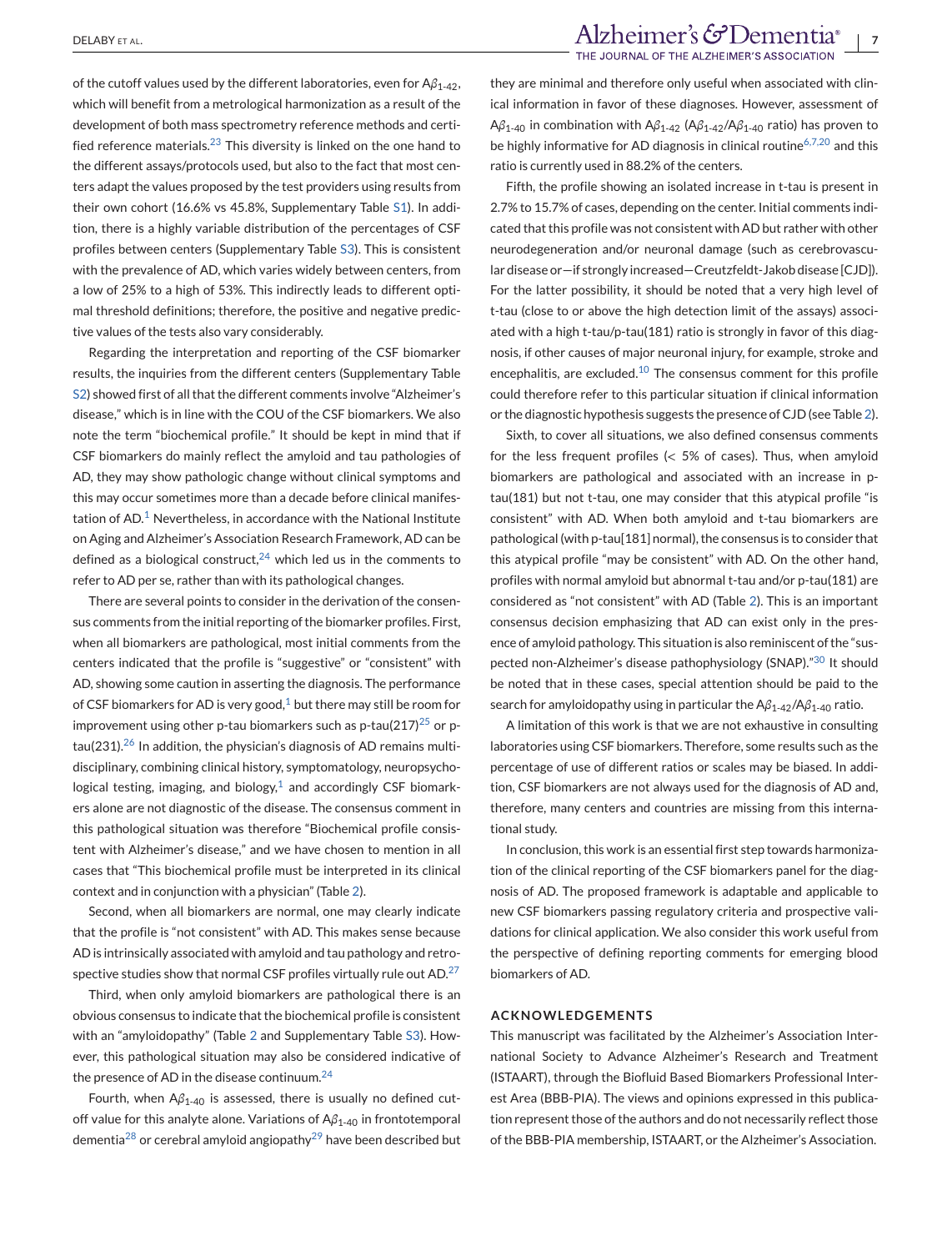# Alzheimer's GDementia<sup>®</sup><br>THE JOURNAL OF THE ALZHEIMER'S ASSOCIATION

The authors thank the French Society of Clinical Biology, the ISTAART BBB-PIA, and the Society for Neurochemistry and Clinical CSF analysis for their help in initiating this work.

Constance Delaby received no support for the present manuscript.

Charlotte Teunissen received the following grants during the last 36 months: Research of CET is supported by the European Commission (Marie Curie International Training Network, grant agreement No 860197 [MIRIADE], and JPND), Health Holland, the Dutch Research Council (ZonMw), Alzheimer Drug Discovery Foundation, The Selfridges Group Foundation, Alzheimer Netherlands, Alzheimer Association. CT and WF are recipients of ABOARD, which is a publicprivate partnership receiving funding from ZonMw (#73305095007) and Health∼Holland, Topsector Life Sciences & Health (PPPallowance; #LSHM20106). More than 30 partners participate in ABOARD. ABOARD also receives funding from Edwin Bouw Fonds and Gieskes-Strijbisfonds. IV is appointed on a research grant by Alzheimer Nederland (NL-17004). She received no support for the present manuscript.

Kaj Blennow is supported by the Swedish Alzheimer Foundation (#AF-742881) and Hjärnfonden, Sweden (#FO2017-0243). He received no support for the present manuscript.

Daniel Alcolea received funding from Institute of Health Carlos III (ISCIII), Spain PI18/00435 and INT19/00016, and by the Department of Health Generalitat de Catalunya PERIS program SLT006/17/125. He received no support for the present manuscript.

Ivan Arisi was partly supported by: Fondo Ordinario Enti (FOE D.M 865/2019) funds in the framework of a collaboration agreement between the Italian National Research Council and EBRI (2019-2021); POR (Operative Program Lazio Region, Italy) FESR (European Program Regional Development) 2014-2020, Public Notice "LIFE 2020" MODIAG Project.

Elodie Bouaziz-Amar received no support for the present manuscript.

Anne Beaume received no support for the present manuscript.

Aurélie Bedel received no support for the present manuscript.

Giovanni Bellomo is supported by University of Perugia, CIRMMP, IRST Istituto Romagnolo per lo Studio e la Cura dei Tumori, Innuvatech srl. He received no support for the present manuscript.

Edith Bigot-Corbel received no support for the present manuscript. Maria Bjerke received no support for the present manuscript.

Marie-Céline Blanc-Quintin received no support for the present manuscript.

Mercè Boada received support from LA CAIXA, IMI, ISCIII H2020 the European Union/EFPIA Innovative Medicines Initiative Joint Undertaking MOPEAD project (Grants No. 115985) and is also supported by national grant, PI17/01474 from Acción Estratégica en Salud, integrated into the Spanish National Plan of R+D+I and founded by ISCIII (Instituto de Salud Carlos III)-Subdirección General de Evaluación and the Fondo Europeo de Desarrollo Regional (FEDER- "Una manera de Hacer Europa"). She received no support for the present manuscript.

Olivier Bousigues is supported by A2MCL Alsace Alzheimer. He received no support for the present manuscript.

Miles D. Chapman received no support for the present manuscript.

Mari L. DeMarco is supported by the Michael Smith Foundation for Health Research, Brain Canada (Canada Brain Research Fund), Health Canada,Women's Brain Health Initiative, Alzheimer Society of Canada, St. Paul's Foundation, Djavad Mowafaghian Centre for Brain Health at the University of British Columbia and the Canadian Consortium for Neurodegeneration and Aging; with all funds provided to the University of British Columbia.

Mara D'Onofrio was partly supported by Fondo Ordinario Enti (FOE D.M 865/2019) funds in the framework of a collaboration agreement between the Italian National Research Council POR (Operative Program Lazio Region, Italy) FESR (European Program Regional Development) 2014-2020, Public Notice "LIFE 2020″, MODIAG Project. She received no support for the present manuscript.

Julien Dumurgier received no support for the present manuscript.

Diane Dufour received no support for the present manuscript.

Sebastiaan Engelborghs is supported for various projects: Research Project GSKE/FMRE, Research Project FWO Vlaanderen, PhD fellowship FWO Vlaanderen ( $n = 3$ ), VLAIO PhD fellowship. He received no support for the present manuscript.

Hermann Esselmann received no support for the present manuscript.

Anne Fogli received no support for the present manuscript.

Audrey Gabelle received no support for the present manuscript.

Elisabetta Galloni received no support for the present manuscript.

Clémentine Gondolf received no support for the present manuscript.

Frédérique Grandhomme received no support for the present manuscript.

Oriol Grau-Rivera receives grants from the Spanish Ministry of Science, Innovation and Universities (FJCI-2017-33437), and from the Alzheimer's Association Research Fellowship Program (2019-AARF-644568). He received no support for the present manuscript.

Melanie Hart receives UCLH Biomedical Research Centre support from NIHR (Neurosciences). She received no support for the present manuscript.

Takeshi Ikeuchi received the following grants to his institution AMED: 21dk0207049, 21dk0207045, 21ek0109545, 20ek0109350, 20ek0109392. He received no support for the present manuscript.

Andreas Jeromin received no support for the present manuscript.

Kensaku Kasuga received no support for the present manuscript.

Ashvini Keshavan is supported by the Weston Brain Institute/Selfridges Foundation grant UB170045. She received no support for the present manuscript.

Michael Khalil received unrestricted research grants from Biogen and Novartis. He received no support for the present manuscript.

Peter Körtvelyessy received no support for the present manuscript. Agnieszka Kulczynska-Przybik received no support for the present

manuscript.

Jean-Louis Laplanche received no support for the present manuscript.

Qiao-Xin Li received no support for the present manuscript.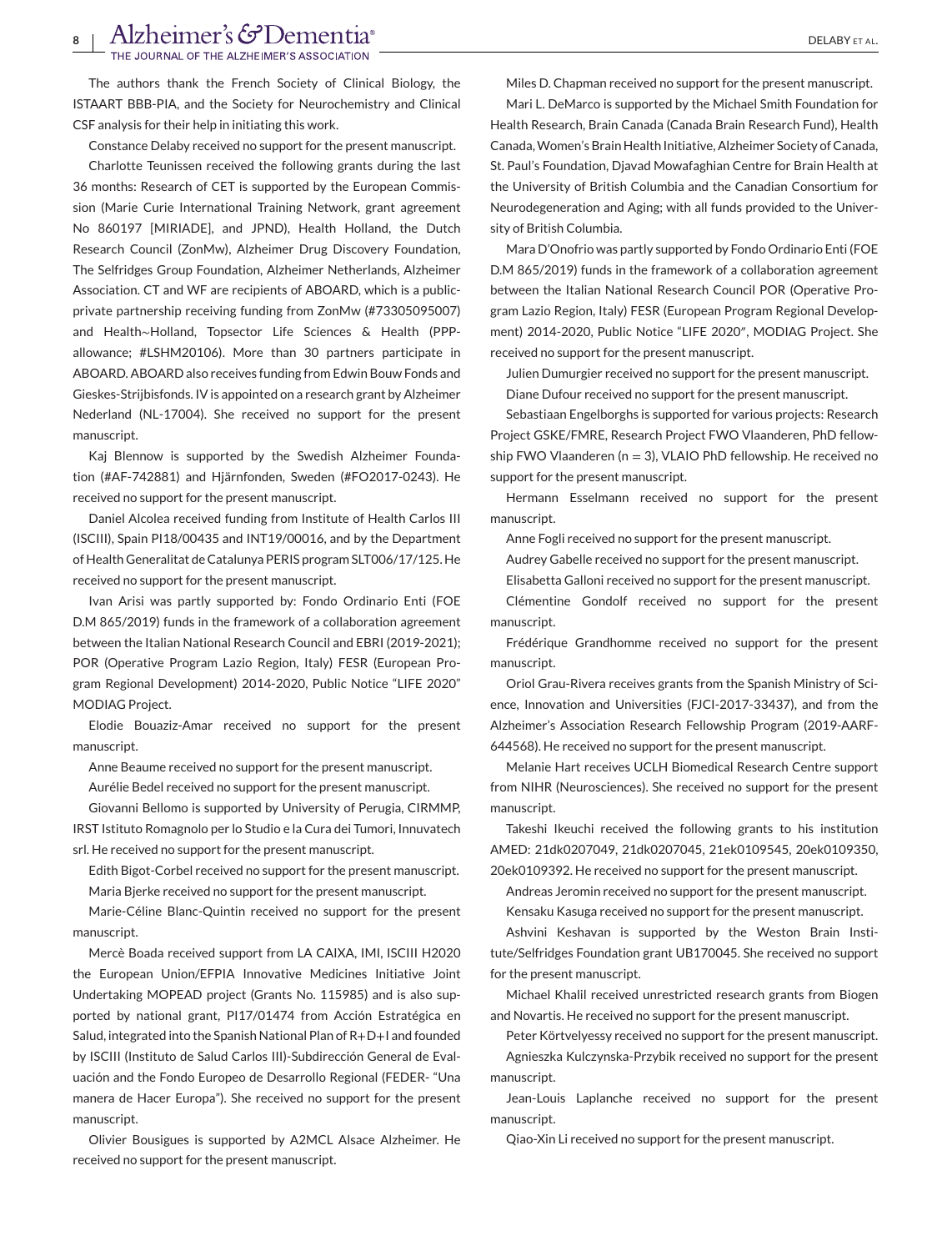Alberto Lleó is supported by grants from Generalitat de Catalunya (PERIS SLT002/16/00408), Instituto de Salud Carlos III (PI17/01896), Instituto de Salud Carlos III CIBERNED. He received no support for the present manuscript.

Catherine Malaplate received no support for the present manuscript.

Marta Marquié is supported by the Instituto de Salud Carlos III (ISCIII) Acción Estratégica en Salud, integrated in the Spanish National RCDCI Plan and financed by ISCIII-Subdirección General de Evaluación and the Fondo Europeo de Desarrollo Regional (FEDER-Una manera de hacer Europa) grant PI19/00335. She received no support for the present manuscript.

Colin M. Masters received no support for the present manuscript.

Barbara Mroczko received a grant from The Binding Site Group and Biokom Diagnostyka. She received no support for the present manuscript.

Léonor Nogueira received no support for the present manuscript. Adelina Orellana received no support for the present manuscript.

Markus Otto is supported by BMBF, Thierry Latran foundation, EU, DFG. He received no support for the present manuscript.

Jean-Baptiste Oudart is supported by Astrazeneca grant for a research program on EGFR targeted therapy resistance in NSCLC. He received no support for the present manuscript.

Claire Paquet received no support for the present manuscript.

Federico Paolini received no support for the present manuscript.

Lucilla Parnetti received no support for the present manuscript.

Armand Perret-Liaudet received no support for the present manuscript.

Katell Peoc'h is supported by contract with Siemens Healthineers. She received no support for the present manuscript.

Koen Poesen received no support for the present manuscript.

Albert Puig-Pijoan received no support for the present manuscript. Isabelle Quadrio received no support for the present manuscript.

Murielle Quillard-Muraine received no support for the present manuscript.

Benoît Rucheton received no support for the present manuscript. Susanne Schraen received no support for the present manuscript.

Jonathan M. Schott is supported by the Medical Research Council, Alzheimer's Research UK, Weston Brain Institute, British Heart Foundation, Alzheimer's Association. He received no support for the present manuscript.

Leslie M. Shaw is supported by NIA for ADNI Biomarker Core, UPENN ADRC Biomarker Corr, MJ Fox PPMI for CSF Biomarker measurements, Roche for IIS study of AD biomarkers. He received no support for the present manuscript.

Marc Suárez-Calvet receives funding from the European Research Council (ERC) under the European Union's Horizon 2020 research and innovation program (Grant agreement No. 948677). He also receives funding from the Instituto de Salud Carlos III (PI19/00155) and from the Spanish Ministry of Science, Innovation and Universities (Juan de la Cierva Programme grant IJC2018-037478-I). He received no support for the present manuscript.

Magda Tsolaki received no support for the present manuscript.

Hayrettin Tumani is supported by Alexion, Bayer, Biogen, Celgene, Genzyme-Sanofi, Merck, Novartis, Roche, Teva. He received no support for the present manuscript.

Chinedu T Udeh-Momoh is supported by Alzheimer research UK (Project Grant). He received no support for the present manuscript.

Lucie Vaudran received no support for the present manuscript.

Marcel M. Verbeek is supported by the BIONIC project (no. 733050822, which has been made possible by ZonMw within the framework of "Memorabel," the research and innovation program for dementia, as part of the Dutch national "Deltaplan for Dementia": zonmw.nl/dementiaresearch), and the CAFÉ project (the National Institutes of Health, USA, grant number 5R01NS104147-02). The BIONIC project is a consortium of Radboudumc, LUMC, ADX Neurosciences, and University of Rhode Island University. MM Verbeek is also supported by a grant from the Selfridges Group Foundation. He received no support for the present manuscript.

Federico Verde received no support for the present manuscript.

Lisa Vermunt is supported by Alzheimer Nederland. She received no support for the present manuscript.

Jonathan Volgesgang is supported by Clinician Scientist Research Fellowship, German Research Foundation (Deutsche Forschungsgesellschaft, project number: 413501650; 09/01/2019-02/28/2021); Eric Dorris Memorial Fellowship (McLean Hospital; 07/01/2020- 06/30/2021). He received no support for the present manuscript.

Jens Wiltfang is supported by Federal Ministry of Education and Research (BMBF) State of Lower Saxony; He received no support for the present manuscript.

Henrik Zetterberg is a Wallenberg Scholar supported by grants from the Swedish Research Council (#2018-02532), the European Research Council (#681712), Swedish State Support for Clinical Research (#ALFGBG-720931), the Alzheimer Drug Discovery Foundation (ADDF), USA (#201809-2016862), the AD Strategic Fund and the Alzheimer's Association (#ADSF-21-831376-C, #ADSF-21- 831381-C and #ADSF-21-831377-C), the Olav Thon Foundation, the Erling-Persson Family Foundation, Stiftelsen för Gamla Tjänarinnor, Hjärnfonden, Sweden (#FO2019-0228), the European Union's Horizon 2020 research and innovation program under the Marie Skłodowska-Curie grant agreement No 860197 (MIRIADE), and the UK Dementia Research Institute at UCL. He received no support for the present manuscript.

Sylvain Lehmann received no support for the present manuscript.

#### **CONFLICTS OF INTERESTS**

Charlotte Teunissen's institution received consulting fees from Roche and received Kits for blood-based biomarkers from Quanterix and ADx Neurosciences. She leads the Global Biomarker Standardisation Consortium, Blood based Biomarker PIA, CSF Society.

Kaj Blennow has served as a consultant (and received fees), at advisory boards, or at data monitoring committees for Abcam, Axon, Biogen, JOMDD/Shimadzu, Julius Clinical, Lilly, MagQu, Novartis, Roche Diagnostics, and Siemens Healthineers, and is a co-founder of Brain Biomarker Solutions in Gothenburg AB (BBS), which is a part of the GU Ventures Incubator Program, all outside the present work.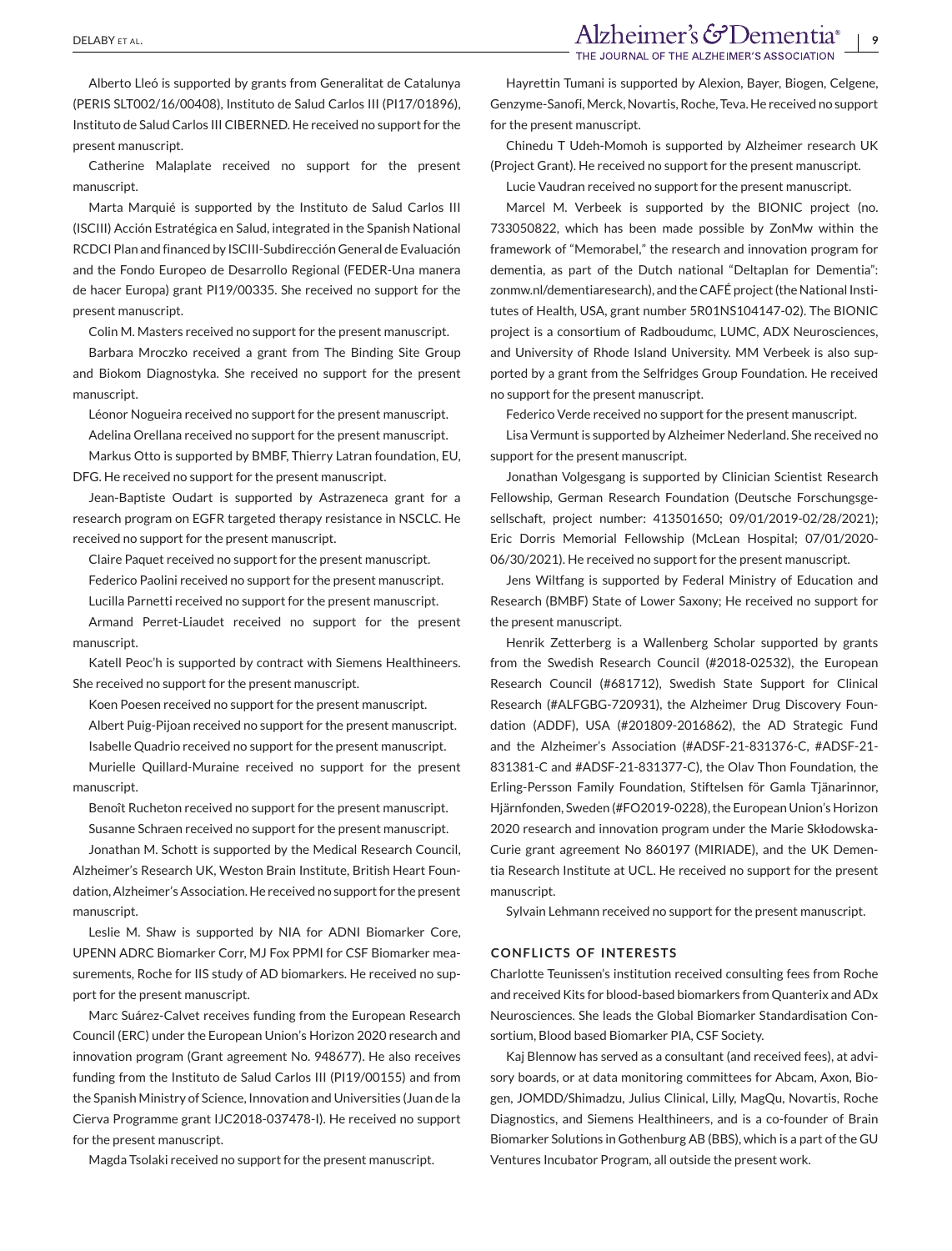# 10 | Alzheimer's GDementia<sup>®</sup><br>The Journal of the Alzheimer's association

Daniel Alcoléa participated in advisory boards from Fujirebio-Europe and Roche Diagnostics and received speaker honoraria from Fujirebio-Europe, Roche Diagnostics, Nutricia, Krka Farmacéutica S.L., and Esteve Pharmaceuticals S.A. Dr Alcolea declares a filed patent application (WO2019175379 A1Markers of synaptopathy in neurodegenerative disease).

Elodie Bouaziz-Amar received fees from Roche Pharma/Roche Diagnostics France (Board Alzheimer 23 octobre 2019).

Giovanni Bellomo received fees form Innuvatech srl.

Mercè Boada received consulting fees form Roche, Grifols, Araclon, Biogen, Merck, Lilly, Nutricia, Cotexyme, Renew Research.

Olivier Bousigues received consulting fees from KeyQuest Health Ltd, Azure Knowledge Corporation, and benefited from manuscript writing fees from Spectra diagnostic and Revue francophone des laboratoires.

Miles D. Chapman is a member of UK NEQAS SAG Committee.

Sebastiaan Engelborghs received consulting fees from Biogen, Danone, Eisai, icometrix, Pfizer, Novartis, Nutricia, Roche, and received research funding from ADx Neurosciences and Janssen Pharmaceutica. He received fees as an advisory Boards from Biogen, Danone, Eisai, icometrix, Pfizer, Novartis, Nutricia, Roche. He serves as Secretary-General of Belgian Neurological Society, Vice-President of Belgian Dementia Council, ExCo member of European Alzheimer Disease Consortium.

Melanie Hart is member of the Royal College of Pathologists Special Advisory Board for Immunology—clinical scientist representative.

Takeshi Ikeuchi received a honoraria for lectures from the following pharmaceutical companies: Eisai, Takeda, Novartis, Roche, Daichi-Sankyo, Ono, Chugai.

Andreas Jeromin, has served as an advisor to Quanterix Corp and holds stock options.

Michael Khalil has received speaker honoraria from Bayer, Novartis, Merck, Biogen Idec, and Teva Pharmaceutical Industries Ltd. He serves on scientific advisory boards for Biogen Idec, Merck Serono, Roche, Novartis, Bristol-Myers Squibb, and Gilead.

Agnieszka Kulczynska-Przybik received a consulting and/or lecture honoraria from Roche company.

Piotr Lewczuk received consulting and/or lecture honoraria from IBL International, Fujirebio Europe, AJ Roboscreen, and Roche.

Alberto Lleó has served as a consultant or at advisory boards and received fees from Roche, Biogen, Nutricia, Zambon, MassConsultoria, SEMNIM. In addition, Dr. Lleó has a patent WO2019175379 A1 Markers of synaptopathy in neurodegenerative disease issued. He received royalties from a European Patent licensed.

Barbara Mroczko has received consulting and/or lecture honoraria from Abbott, Wiener, Roche, Cormay and Biameditek.

Léonor Nogueira is a co-author of a patent concerning the detection of antibodies toward citrullinated protein for the diagnosis of Rheumatoid Arthritis.

Adelina Orellana has submitted MMP-10 CSF biomarker in the European Patent Office (Patent number 21382305 7, priority date April 9th 2021)

Markus Otto received fees as consultant or advisory board from Axon, Roche, Axon, Biogen. He is a member of the CSF Society.

Jean-Baptiste Oudart received fees as an expert advisory board for Osimertinib (Astrazeneca).

Claire Paquet received fees as a consultant from Pharmaceutical laboratories Biogen and Roche concerning anti-AD treatments, as a lecturer for Roche, as advisory board member from Biogen and Roche.

Armand Perret-Liaudet received consulting fees from QUADRANT consulting (Paris), support from Fujirebio company for attending meetings.

Katell Peoc'h received consulting fees from Vifor France.

Albert Puig-Pijoan received support from Nutricia (payment of inscription fees to attend meetings).

Jonathan M. Schott received royalties from Oxford University Press, Henry Stewart Talks, Alzheimer's Research and Therapy, consulting fees from Eli Lilly, Biogen, GE, Roche, Alzheimer's Research UK, UK Dementia Research Institute Ltd and as advisory board from Axon Neuroscience SE. He serves as Chair ISTAART Advisory Council.

Leslie M. Shaw received fees from Biogen teaching program.

Marc Suárez-Calvet received fees as a consultant and at advisory boards for Roche Diagnostics International Ltd, as a lecturer in symposia sponsored by Roche Diagnostics, S.L.U and Roche Farma, S.A. and as member of advisory boards for Roche Diagnostics International Ltd.

Magda Tsolaki is member of Alzheimer Hellas Greek Alzheimer's Disease Federation.

Hayrettin Tumani received fees or honoraria for lectures and advisory boards from Alexion, Bayer, Biogen, Celgene, Genzyme-Sanofi, Merck, Novartis, Roche, Teva. He is member of DGLN (German Society of CSF Diagnostics and Clinical Neurochemistry).

Chinedu T Udeh-Momoh received support (travel grant) from Alzheimer's Association and British society for neuroendocrinology. He is trustee for British society for neuroendocrinology.

Lisa Vermunt received support (travel grant) from the Alzheimer Association.

Jens Wiltfang received fees as a consultant from Roche Pharma GmbH, Boehringer Ingelheim, Immungenetics AG, MSD Sharp & Dohm, Abbott AG, Biogen, as a lecturer from Pfizer, Janssen-Cilag GmbH, med Update GmbH, AGNP e. V., CSF Society, Roche Pharma, Vitos Klinikum Kurhessen, AWO Psychiatrie Akademie, Actelion Pharmaceuticals, Amgen, Fachverband Rheumatologische Fachass., Neuroakademie e. V., Guangzhou Glorylen Medical Technology Co. (China), Beijing Yibai Science and Technology Ltd. He has Patents (no.: EP1270592B1; patent no.: US 6,849,416 B2; patent no.: EP2095128B1; EP3105589 A1). He is member of AGNP.

Henrik Zetterberg is a co-founder of Brain Biomarker Solutions in Gothenburg AB (BBS), which is a part of the GU Ventures Incubator Program, which holds licenses (unrelated to the current submission). He served at scientific advisory boards for Eisai, Denali, Roche Diagnostics, Wave, Samumed, Siemens Healthineers, Pinteon Therapeutics, Nervgen, AZTherapies, and CogRx. He has given lectures in symposia sponsored by Cellectricon, Fujirebio, Alzecure, and Biogen. He is chair of the Alzheimer's Association Global Biomarker Standardization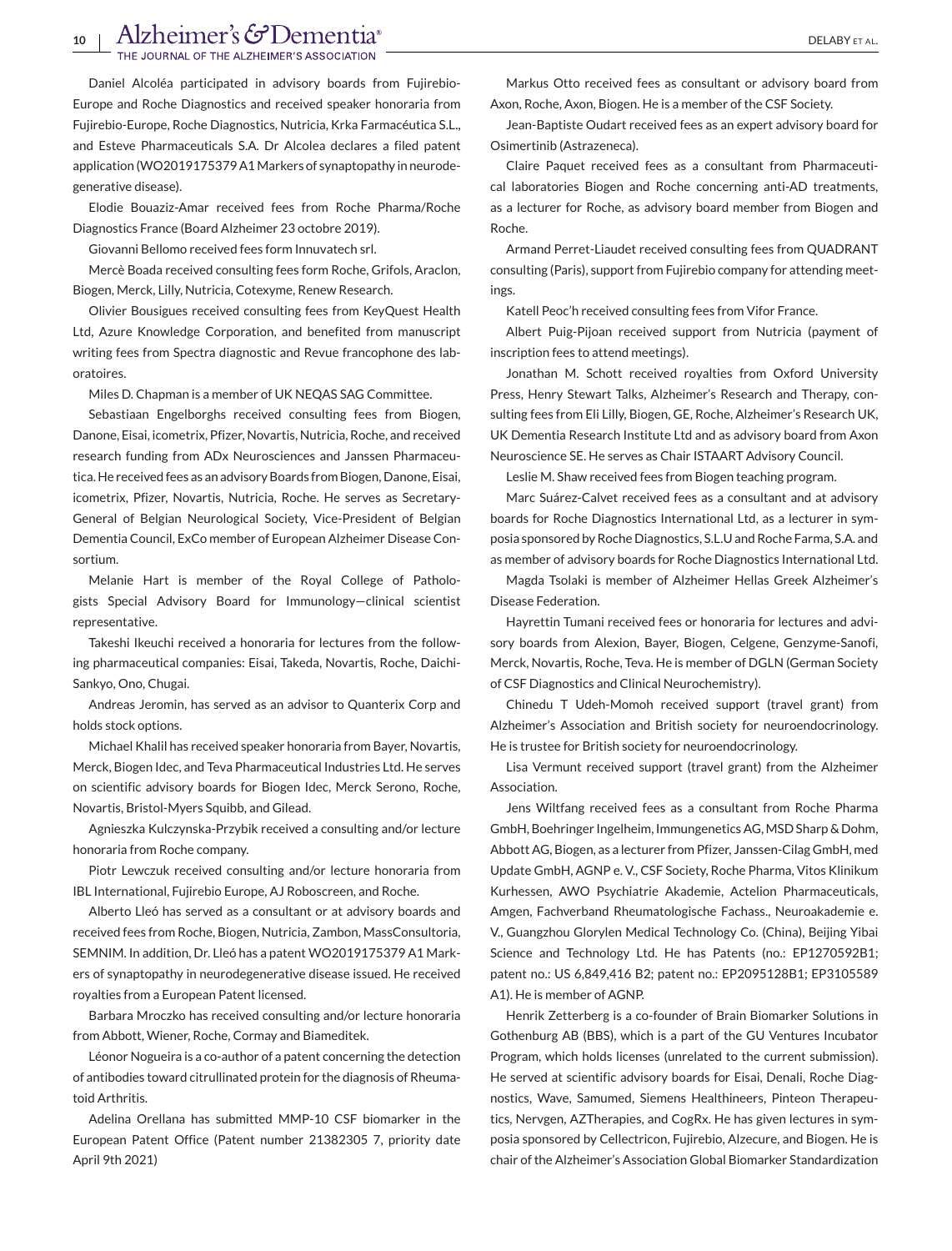<span id="page-10-0"></span>Consortium and the Alzheimer's Association Biofluid-Based Biomarker Professional Interest Area.

Sylvain Lehmann received consulting fees from Fujirebio, Euroimmun, and Roche diagnostics.

All other authors declare that they have no competing interests and nothing to disclose.

#### **AUTHOR CONTRIBUTIONS**

S. Lehmann and C. Delaby had full access to all of the data in the study and take responsibility for the integrity of the data and the accuracy of the data analysis.

Concept and design: S. Lehmann, C. Delaby, C. E. Teunissen, H. Zetterberg.

Acquisition, analysis, or interpretation of data: All authors.

Drafting of the manuscript: S. Lehmann and C. Delaby.

Critical revision of the manuscript for important intellectual content: All authors.

#### **ORCID**

*Constance Delab[y](https://orcid.org/0000-0002-8606-6814)* <https://orcid.org/0000-0002-8606-6814>

#### **REFERENCES**

- 1. Scheltens P, De Strooper B, Kivipelto M, et al. Alzheimer's disease. *Lancet*. 2021;397:1577-1590. S0140673620322054. [https://doi.org/](https://doi.org/10.1016/S0140-6736(20)32205-4) [10.1016/S0140-6736\(20\)32205-4.](https://doi.org/10.1016/S0140-6736(20)32205-4)
- 2. Dubois B, Feldman HH, Jacova C, et al. Advancing research diagnostic criteria for Alzheimer's disease: the IWG-2 criteria. *Lancet Neurol*. 2014;13:614-629. [https://doi.org/10.1016/S1474-4422\(14\)70090-0.](https://doi.org/10.1016/S1474-4422(14)70090-0)
- 3. McKhann GM, Knopman DS, Chertkow H, et al. The diagnosis of dementia due to Alzheimer's disease: recommendations from the National Institute on Aging-Alzheimer's Association workgroups on diagnostic guidelines for Alzheimer's disease. *Alzheimers Dement*. 2011;7:263-269. [https://doi.org/10.1016/j.jalz.2011.03.005.](https://doi.org/10.1016/j.jalz.2011.03.005)
- 4. Shaw LM, Arias J, Blennow K, et al. Appropriate use criteria for lumbar puncture and cerebrospinal fluid testing in the diagnosis of Alzheimer's disease. *Alzheimers Dement*. 2018;14:1505-1521. [https://](https://doi.org/10.1016/j.jalz.2018.07.220) [doi.org/10.1016/j.jalz.2018.07.220.](https://doi.org/10.1016/j.jalz.2018.07.220)
- 5. Lehmann S, Dumurgier J, Ayrignac X, et al. Cerebrospinal fluid A beta 1-40 peptides increase in Alzheimer's disease and are highly correlated with phospho-tau in control individuals. *Alzheimers Res Ther*. 2020;12:123. [https://doi.org/10.1186/s13195-020-00696-1.](https://doi.org/10.1186/s13195-020-00696-1)
- 6. Hansson O, Lehmann S, Otto M, Zetterberg H, Lewczuk P. Advantages and disadvantages of the use of the CSF Amyloid *β* (A*β*) 42/40 ratio in the diagnosis of Alzheimer's Disease. *Alzheimers Res Ther*. 2019;11:34. [https://doi.org/10.1186/s13195-019-0485-0.](https://doi.org/10.1186/s13195-019-0485-0)
- 7. Lehmann S, Gabelle A, Paquet C. Can we rely only on ratios of cerebrospinal fluid biomarkers for AD biological diagnosis? *Alzheimers Dement*. 2015;11:1125-1126. [https://doi.org/10.1016/j.jalz.2014.09.](https://doi.org/10.1016/j.jalz.2014.09.003) [003.](https://doi.org/10.1016/j.jalz.2014.09.003)
- 8. Lehmann S, Dumurgier J, Schraen S, et al. A diagnostic scale for Alzheimer's disease based on cerebrospinal fluid biomarker profiles. *Alzheimers Res Ther*. 2014;6:38. [https://doi.org/10.1186/alzrt267.](https://doi.org/10.1186/alzrt267)
- 9. Lewczuk P, Zimmermann R, Wiltfang J, Kornhuber J. Neurochemical dementia diagnostics: a simple algorithm for interpretation of the CSF biomarkers. *J Neural Transm*. 2009;116:1163-1167. [https://doi.org/10.](https://doi.org/10.1007/s00702-009-0277-y) [1007/s00702-009-0277-y.](https://doi.org/10.1007/s00702-009-0277-y)
- 10. Lehmann S, Paquet C, Malaplate-Armand C, et al. Diagnosis associated with Tau higher than 1200 pg/mL: insights from the clinical and laboratory practice. *Clin Chim Acta*. 2019;495:451-456. [https://doi.org/10.](https://doi.org/10.1016/j.cca.2019.04.081) [1016/j.cca.2019.04.081.](https://doi.org/10.1016/j.cca.2019.04.081)
- 11. Jack CR Jr, Bennett DA, Blennow K, et al. A/T/N: an unbiased descriptive classification scheme for Alzheimer disease biomarkers. *Neurology*. 2016;87:539-547. [https://doi.org/10.1212/WNL.](https://doi.org/10.1212/WNL.0000000000002923) [0000000000002923.](https://doi.org/10.1212/WNL.0000000000002923)
- 12. del Campo M, Mollenhauer B, Bertolotto A, et al. Recommendations to standardize preanalytical confounding factors in Alzheimer's and Parkinson's disease cerebrospinal fluid biomarkers: an update. *Biomark Med*. 2012;6:419-430. [https://doi.org/10.2217/](https://doi.org/10.2217/bmm.12.46) [bmm.12.46.](https://doi.org/10.2217/bmm.12.46)
- 13. Hansson O, Mikulskis A, Fagan AM, et al. The impact of preanalytical variables on measuring cerebrospinal fluid biomarkers for Alzheimer's disease diagnosis: a review. *Alzheimers Dement*. 2018;14:1313-1333. [https://doi.org/10.1016/j.jalz.2018.05.008.](https://doi.org/10.1016/j.jalz.2018.05.008)
- 14. Fourier A, Portelius E, Zetterberg H, Blennow K, Quadrio I., Perret-Liaudet A. Pre-analytical and analytical factors influencing Alzheimer's disease cerebrospinal fluid biomarker variability. *Clin Chim Acta*. 2015;449:9-15. [https://doi.org/10.1016/j.cca.2015.05.024.](https://doi.org/10.1016/j.cca.2015.05.024)
- 15. Hansson O, Batrla R, Brix B, et al. The Alzheimer's Association international guidelines for handling of cerebrospinal fluid for routine clinical measurements of amyloid *β* and tau. *Alzheimers Dement*. 2021;17:1575-1582.
- 16. Molinuevo JL, Blennow K, Dubois B, et al. The clinical use of cerebrospinal fluid biomarker testing for Alzheimer's disease diagnosis: a consensus paper from the Alzheimer's Biomarkers Standardization Initiative. *Alzheimers Dement*. 2014;10:808-817. [https://doi.org/](https://doi.org/10.1016/j.jalz.2014.03.003) [10.1016/j.jalz.2014.03.003.](https://doi.org/10.1016/j.jalz.2014.03.003)
- 17. Wang X, Chen Y, Yang N, et al. Methodology and reporting quality of reporting guidelines: systematic review. *BMC Med Res Methodol*. 2015;15:74. [https://doi.org/10.1186/s12874-015-0069-z.](https://doi.org/10.1186/s12874-015-0069-z)
- 18. Perret-Liaudet A, Pelpel M, Tholance Y, et al. Risk of Alzheimer's disease biological misdiagnosis linked to cerebrospinal collection tubes. *J Alzheimers Dis*. 2012;31:13-20. [https://doi.org/10.3233/](https://doi.org/10.3233/JAD-2012-120361) [JAD-2012-120361.](https://doi.org/10.3233/JAD-2012-120361)
- 19. Hansson O, Rutz S, Zetterberg H, et al. Pre-analytical protocol for measuring Alzheimer's disease biomarkers in fresh CSF. *Alzheimers Dement (Amst)*. 2020;12:e12137. [https://doi.org/10.1002/dad2.](https://doi.org/10.1002/dad2.12137) [12137.](https://doi.org/10.1002/dad2.12137)
- 20. Lehmann S, Delaby C, Boursier G, et al. Relevance of A*β*42/40 ratio for detection of alzheimer disease pathology in clinical routine: the PLMR scale. *Front Aging Neurosci*. 2018;10:138. [https://doi.org/10.](https://doi.org/10.3389/fnagi.2018.00138) [3389/fnagi.2018.00138.](https://doi.org/10.3389/fnagi.2018.00138)
- 21. Bittner T, Zetterberg H, Teunissen CE, et al. Technical performance of a novel, fully automated electrochemiluminescence immunoassay for the quantitation of *β*-amyloid (1-42) in human cerebrospinal fluid. *Alzheimers Dement*. 2016;12:517-526. [https://doi.org/10.1016/j.jalz.](https://doi.org/10.1016/j.jalz.2015.09.009) [2015.09.009.](https://doi.org/10.1016/j.jalz.2015.09.009)
- 22. Agnello L, Piccoli T, Vidali M, et al. Diagnostic accuracy of cerebrospinal fluid biomarkers measured by chemiluminescent enzyme immunoassay for Alzheimer disease diagnosis. *Scand J Clin Lab Invest*. 2020;80:313-317. [https://doi.org/10.1080/00365513.2020.](https://doi.org/10.1080/00365513.2020.1740939) [1740939.](https://doi.org/10.1080/00365513.2020.1740939)
- 23. Andreasson U, Kuhlmann J, Pannee J, et al. Commutability of the certified reference materials for the standardization of *β*-amyloid 1-42 assay in human cerebrospinal fluid: lessons for tau and *β*-amyloid 1-40 measurements. *Clin Chem Lab Med*. 2018;56:2058-2066. [https://doi.](https://doi.org/10.1515/cclm-2018-0147) [org/10.1515/cclm-2018-0147.](https://doi.org/10.1515/cclm-2018-0147)
- 24. Jack CR Jr, Bennett DA, Blennow K, et al. NIA-AA Research Framework:: Toward a biological definition of Alzheimer's disease. *Alzheimers Dement*. 2018;14:535-562. [https://doi.org/10.1016/j.jalz.](https://doi.org/10.1016/j.jalz.2018.02.018) [2018.02.018.](https://doi.org/10.1016/j.jalz.2018.02.018)
- 25. Barthélemy NR, Bateman RJ, Hirtz C, et al. Cerebrospinal fluid phospho-tau T217 outperforms T181 as a biomarker for the differential diagnosis of Alzheimer's disease and PET amyloid-positive patient identification. *Alzheimers Res Ther*. 2020;12:26. [https://doi.org/](https://doi.org/10.1186/s13195-020-00596-4) [10.1186/s13195-020-00596-4.](https://doi.org/10.1186/s13195-020-00596-4)